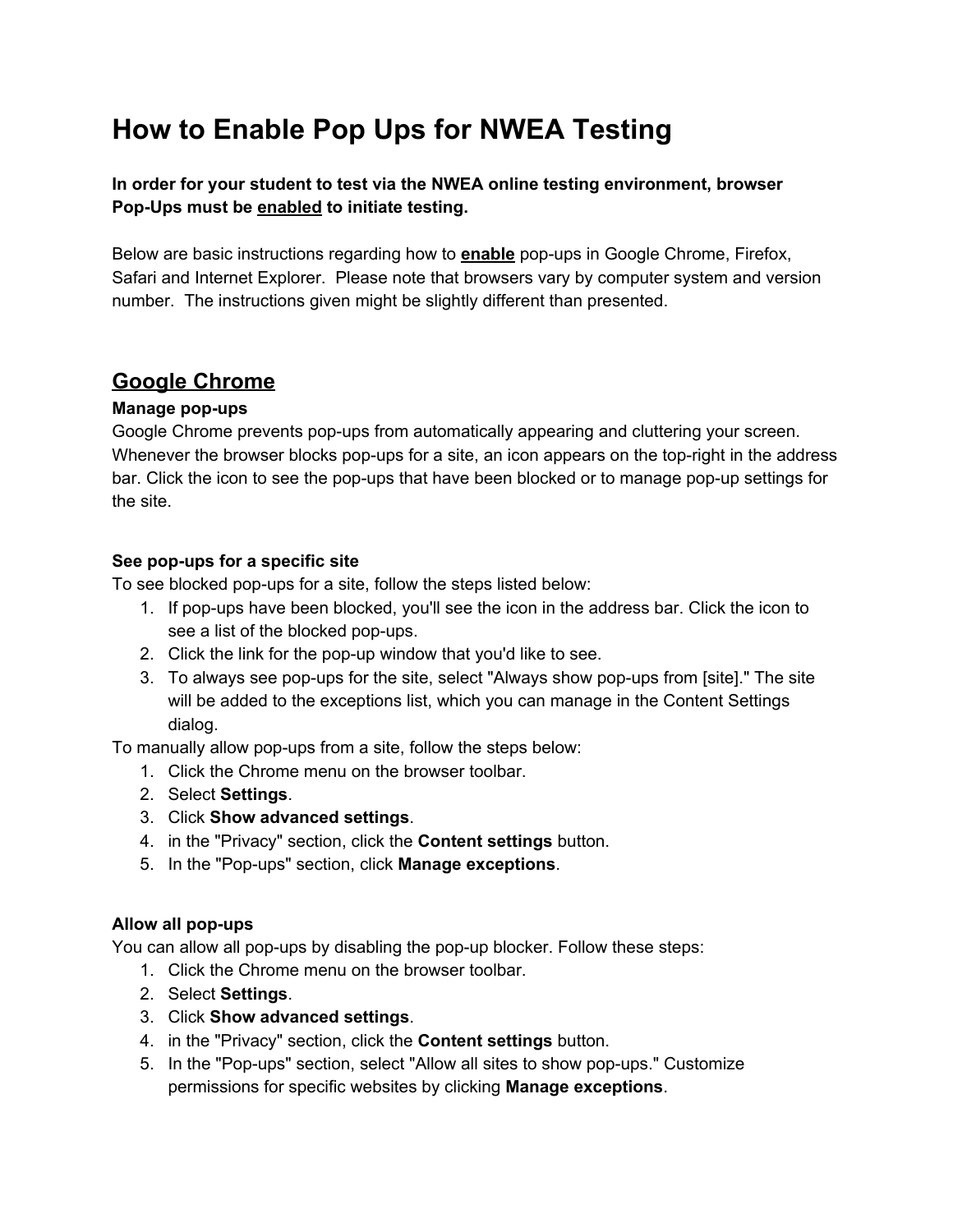# **Firefox**

#### **Pop-up blocker settings**

To access the pop-up blocker settings:

- 1. Click the menu button  $\equiv$  and choose Preferences.
- 2. Select the Content panel.
- 3.



- 5. In the Content panel below Pop-ups:
- Uncheck the box next to **Block pop-up windows** to disable the pop-up blocker altogether.

# **Safari**

- 1. Open up your Safari Web browser.
- 2. Go to the Safari menu and choose 'Preferences' from the list of choices
- 3. Click on the Security heading.
- 4. UnCheck the box marked 'Block pop-up windows' if you would like Safari to allow all

popups. Safari will then ask if you would really like to change the setting.

- 5. Click on the 'OK' button in order to change the setting.
- 6. Close the Preferences windows after you are done changing settings.
- 7. Shut down and restart Safari.